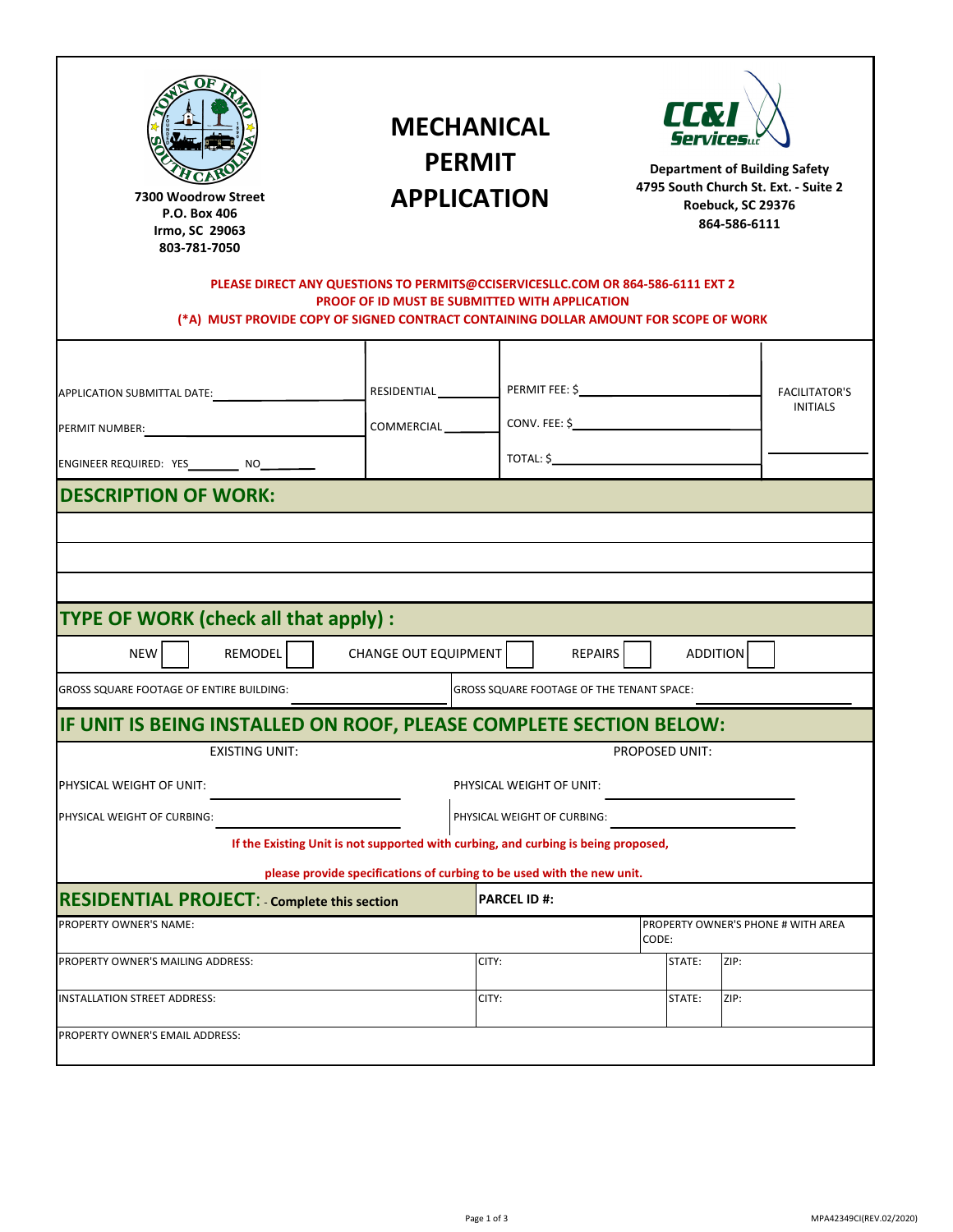| <b>COMMERCIAL PROJECT: - Complete this section</b>                                                                                                                                                                                                                                                                                                                                                                                                                                                                                                                                                                                                                                                                                                                                                                                                                                                                                                                                                                                                                                                                                                                                                                                      |    |       | <b>PARCEL ID #:</b>                              |                                                                                                                                      |      |      |  |
|-----------------------------------------------------------------------------------------------------------------------------------------------------------------------------------------------------------------------------------------------------------------------------------------------------------------------------------------------------------------------------------------------------------------------------------------------------------------------------------------------------------------------------------------------------------------------------------------------------------------------------------------------------------------------------------------------------------------------------------------------------------------------------------------------------------------------------------------------------------------------------------------------------------------------------------------------------------------------------------------------------------------------------------------------------------------------------------------------------------------------------------------------------------------------------------------------------------------------------------------|----|-------|--------------------------------------------------|--------------------------------------------------------------------------------------------------------------------------------------|------|------|--|
| PROPERTY OWNER'S NAME:                                                                                                                                                                                                                                                                                                                                                                                                                                                                                                                                                                                                                                                                                                                                                                                                                                                                                                                                                                                                                                                                                                                                                                                                                  |    |       | PROPERTY OWNER'S PHONE # WITH AREA<br>CODE:      |                                                                                                                                      |      |      |  |
| NAME OF BUSINESS/LESSEE:                                                                                                                                                                                                                                                                                                                                                                                                                                                                                                                                                                                                                                                                                                                                                                                                                                                                                                                                                                                                                                                                                                                                                                                                                |    |       |                                                  | SHOPPING CENTER / DEVELOPMENT NAME:                                                                                                  |      |      |  |
| <b>BUSINESS MAILING ADDRESS:</b>                                                                                                                                                                                                                                                                                                                                                                                                                                                                                                                                                                                                                                                                                                                                                                                                                                                                                                                                                                                                                                                                                                                                                                                                        |    | CITY: |                                                  |                                                                                                                                      | ZIP: |      |  |
| <b>INSTALLATION STREET ADDRESS:</b>                                                                                                                                                                                                                                                                                                                                                                                                                                                                                                                                                                                                                                                                                                                                                                                                                                                                                                                                                                                                                                                                                                                                                                                                     |    |       | CITY:<br>STATE:                                  |                                                                                                                                      |      | ZIP: |  |
| PROPERTY OWNER'S EMAIL ADDRESS:                                                                                                                                                                                                                                                                                                                                                                                                                                                                                                                                                                                                                                                                                                                                                                                                                                                                                                                                                                                                                                                                                                                                                                                                         |    |       |                                                  |                                                                                                                                      |      |      |  |
| <b>CONTRACTOR CONTACT INFORMATION:</b>                                                                                                                                                                                                                                                                                                                                                                                                                                                                                                                                                                                                                                                                                                                                                                                                                                                                                                                                                                                                                                                                                                                                                                                                  |    |       | <b>STATE LICENSE (LLR) #:</b>                    |                                                                                                                                      |      |      |  |
| <b>BUSINESS NAME:</b>                                                                                                                                                                                                                                                                                                                                                                                                                                                                                                                                                                                                                                                                                                                                                                                                                                                                                                                                                                                                                                                                                                                                                                                                                   |    |       | $D/B/A$ :                                        |                                                                                                                                      |      |      |  |
| <b>BUSINESS MAILING ADDRESS:</b>                                                                                                                                                                                                                                                                                                                                                                                                                                                                                                                                                                                                                                                                                                                                                                                                                                                                                                                                                                                                                                                                                                                                                                                                        |    |       | CITY:<br>STATE:<br>ZIP:                          |                                                                                                                                      |      |      |  |
| <b>BUSINESS CONTACT'S NAME:</b>                                                                                                                                                                                                                                                                                                                                                                                                                                                                                                                                                                                                                                                                                                                                                                                                                                                                                                                                                                                                                                                                                                                                                                                                         |    |       |                                                  | <b>BUSINESS PHONE # WITH AREA CODE:</b>                                                                                              |      |      |  |
| <b>BUSINESS CONTACT'S EMAIL ADDRESS:</b>                                                                                                                                                                                                                                                                                                                                                                                                                                                                                                                                                                                                                                                                                                                                                                                                                                                                                                                                                                                                                                                                                                                                                                                                |    |       | <b>BUSINESS CONTACT'S PHONE # WITH AREA</b>      |                                                                                                                                      |      |      |  |
|                                                                                                                                                                                                                                                                                                                                                                                                                                                                                                                                                                                                                                                                                                                                                                                                                                                                                                                                                                                                                                                                                                                                                                                                                                         |    |       | CODE:<br>Do you have a current business license? |                                                                                                                                      |      |      |  |
| (*A) CONTRACT AMOUNT:                                                                                                                                                                                                                                                                                                                                                                                                                                                                                                                                                                                                                                                                                                                                                                                                                                                                                                                                                                                                                                                                                                                                                                                                                   | \$ |       | Yes, #:                                          |                                                                                                                                      |      | No   |  |
| <b>IMPORTANT NOTES</b><br>There must be a properly posted address as required by the SCBC section 502.1, SCRC section R319 and SCFC section 505.<br>RESIDENTIAL PROJECTS- Any gas appliance installed whether it be a new, replacement or exact change out shall have a<br>carbon monoxide alarm installed as required by the SCRC section R315.2.2. If we cannot enter the residence to ensure a<br>CO detector is installed, we will need to request a letter from the permit applicant. This letter will need to state that prior to<br>calling for the final inspection the contractor/selling agent confirmed this residence has CO detectors installed as required<br>by the SCRC section R315.2.2.<br>COMMERCIAL PROJECTS- Carbon monoxide detection shall be provided in I-1, I-2, I-4 and R occupancies and in<br>classrooms in Group E occupancies in the locations specified in SCFC section 915.2 where any of the conditions in sections<br>915.1.2 through 915.1.6 exist.<br>For individuals wishing to build and/or improve their own home without the use of a licensed residential builder or<br>specialty contractor, a Residential Disclosure Certification Form is required. This form is available on our website. |    |       |                                                  |                                                                                                                                      |      |      |  |
| IN THE EVENT OF A REQUEST FOR CANCELLATION OR<br>REFUND OF A PERMIT, IF GRANTED, THE MINIMUM<br>PERMIT FEE (residential/commercial) WILL BE<br>NONREFUNDABLE.<br><b>ALL PERMITS EXPIRE 6 MONTHS (180 days) AFTER ISSUAN</b><br>CE OR LAST INSPECTION. ONCE A PERMIT EXPIRES, ALL<br>FEES ARE NON-REFUNDABLE, INCLUDING THE<br><b>MININMUM FEE.</b>                                                                                                                                                                                                                                                                                                                                                                                                                                                                                                                                                                                                                                                                                                                                                                                                                                                                                      |    |       |                                                  | A 3% CONVENIENCE FEE WILL BE ADDED TO ALL CREDIT/DEBIT CARD PAYMENTS.<br>THERE WILL BE A \$30.00 SERVICE FEE ON ALL RETURNED CHECKS. |      |      |  |